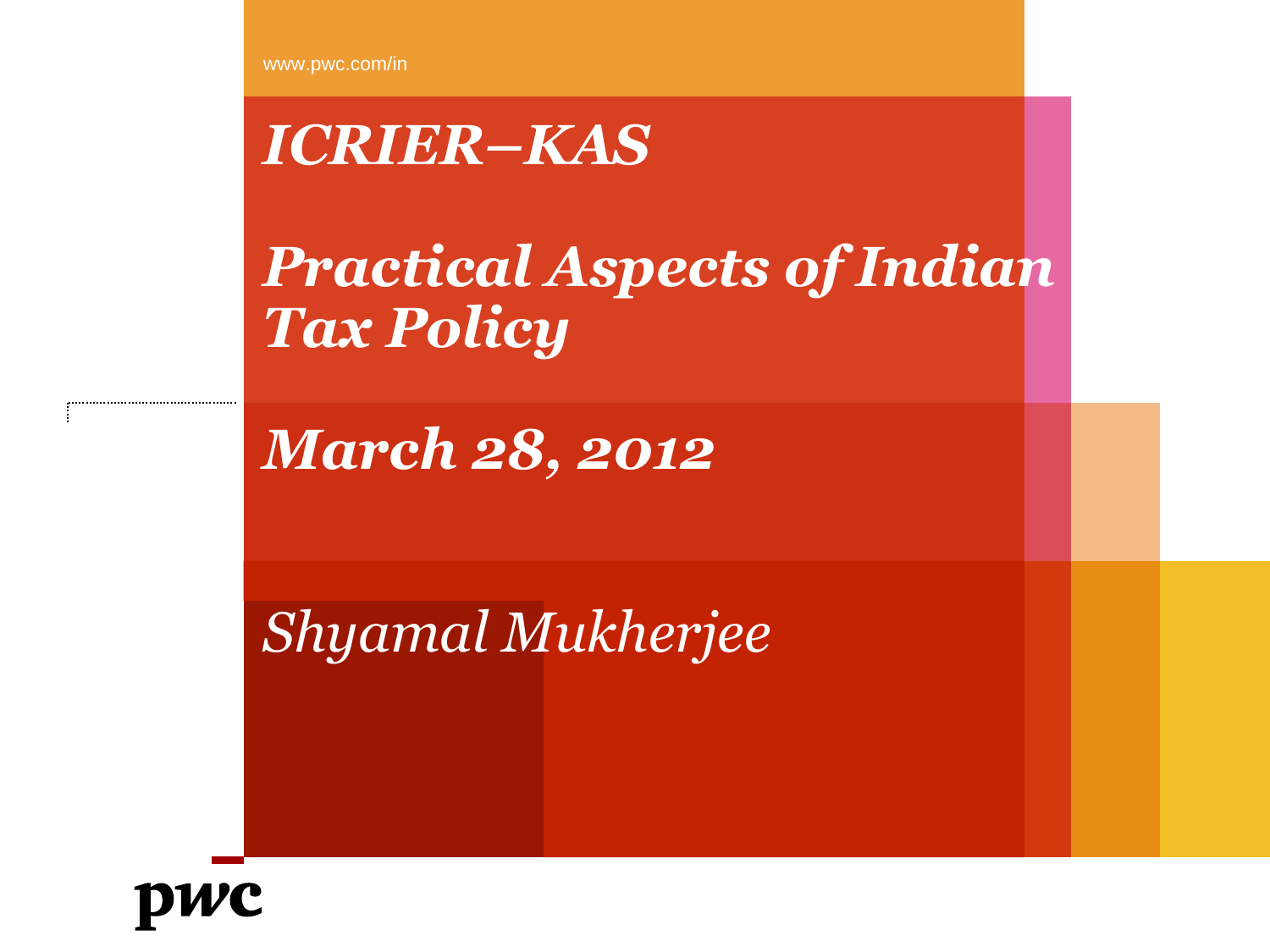#### *Expectations*

- Simplicity and certainty in fiscal laws
- Progressive tax policy framework
- Efficient and effective tax administration
- System and administration aligned to changing dynamics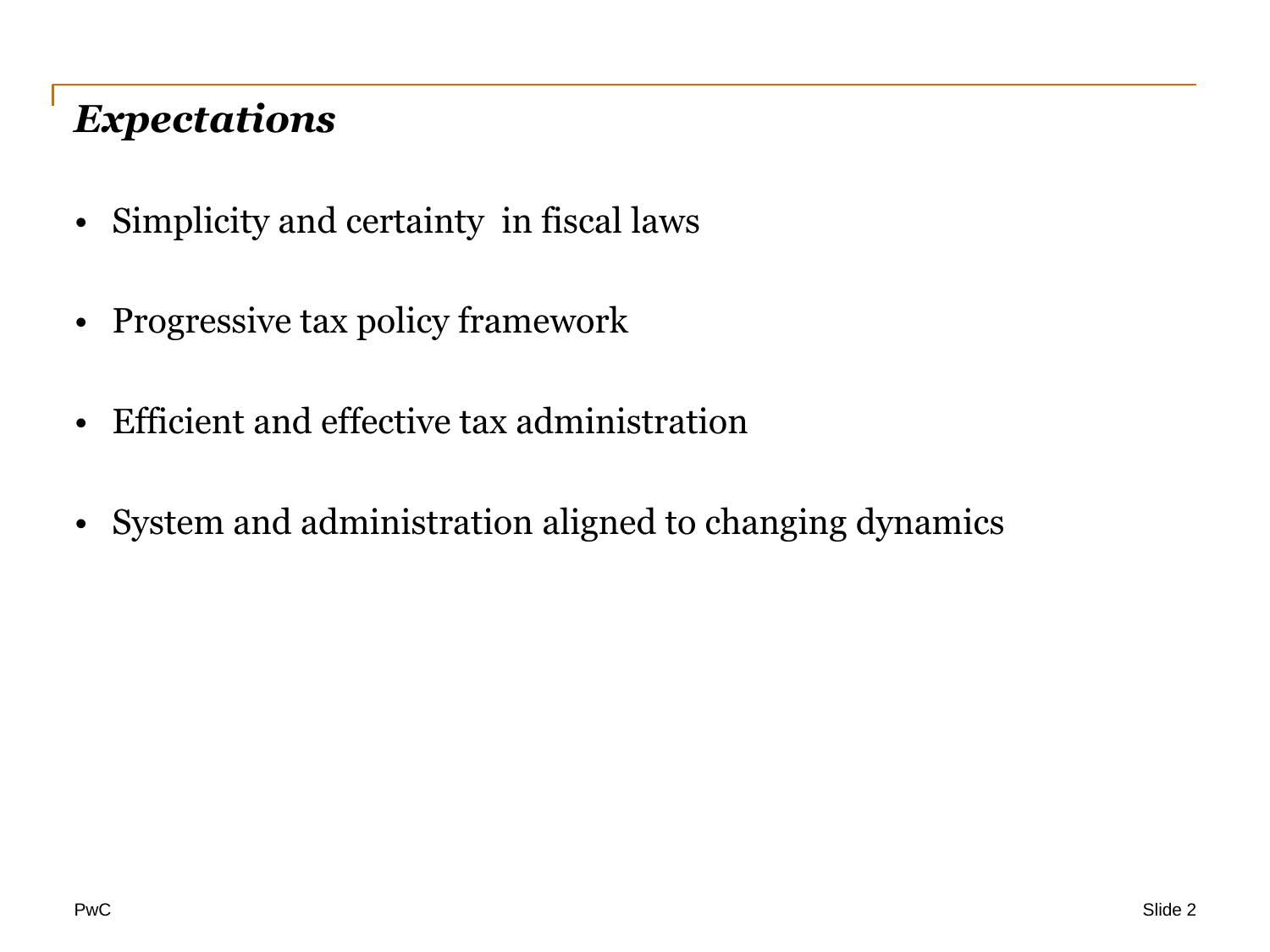#### *Recent Trends…*

- Increased collection of revenue vs. certainty
- Pace of reforms like introduction of GST
- Phasing out exemptions / deductions vs. Industry support
- Increased information request
- Implementation troubles
- Focus to tackle parallel economy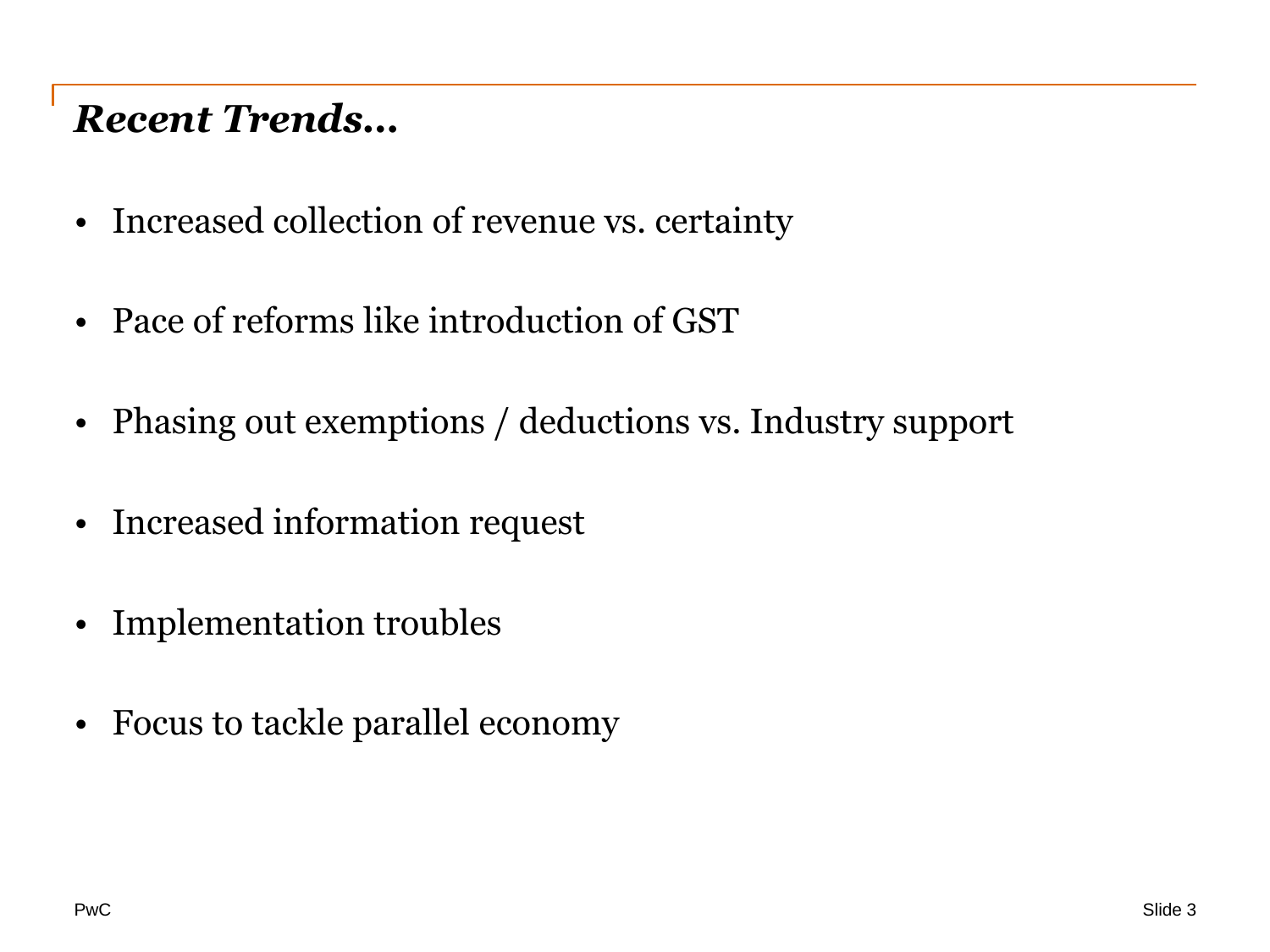#### *…Recent Trends*

- Dichotomy in legal framework and its application
- Scope of source based taxation expanding
- Novel interpretation of existing law
- Discarding settled interpretations
- Zealous enforcement of WHT rates
- Aggressive approach aimed to widen the tax base

#### Resulting in increased litigation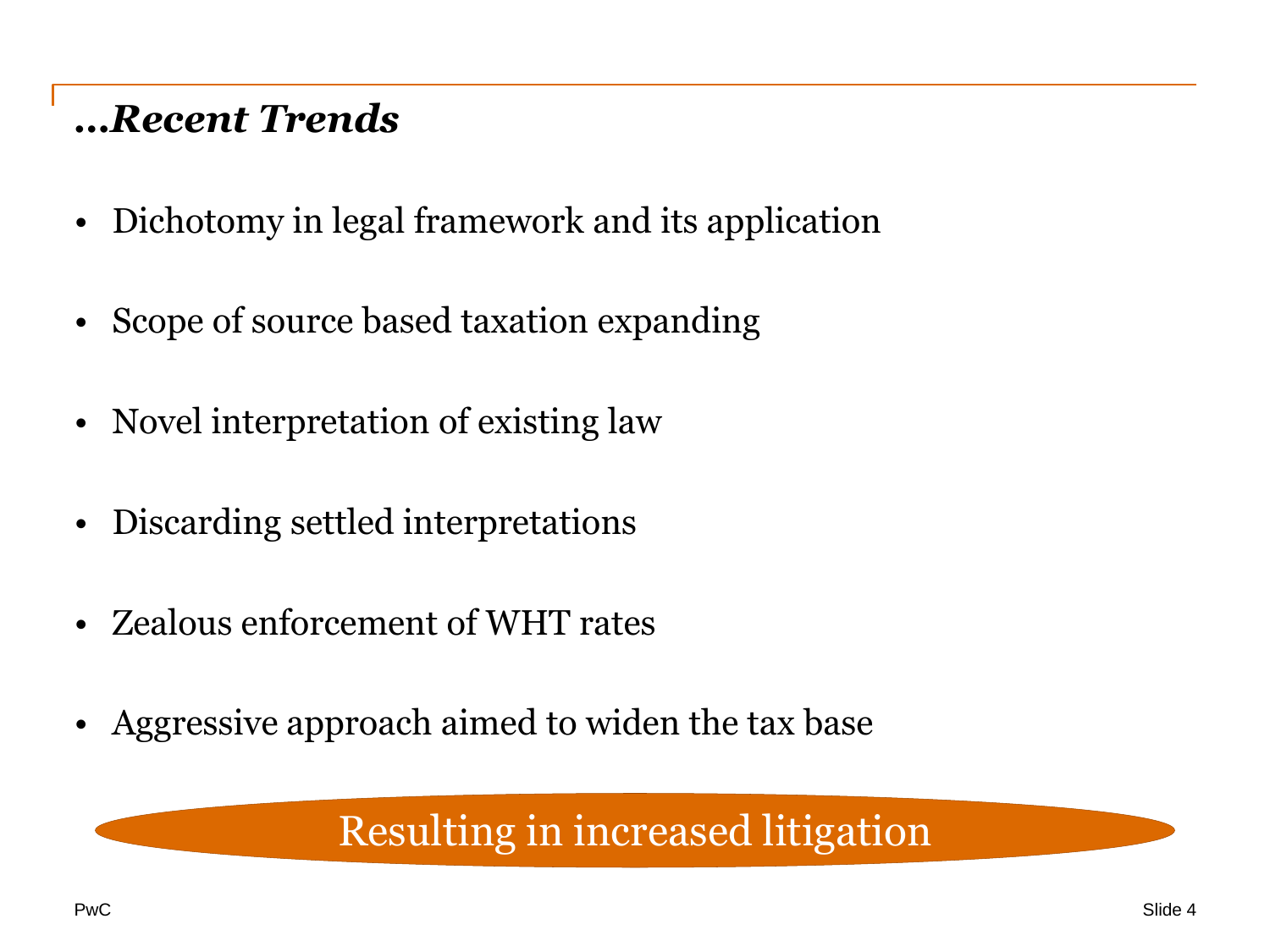### *Way Forward*

- Closer dialogue between Industry and policy makers required
- Guidance and rationale for introducing/ changing policy be provided
- Judicial interpretations must be respected
- Avenues to mitigate litigations/ achieve finality must be enhanced
- Tinkering with policy framework be avoided